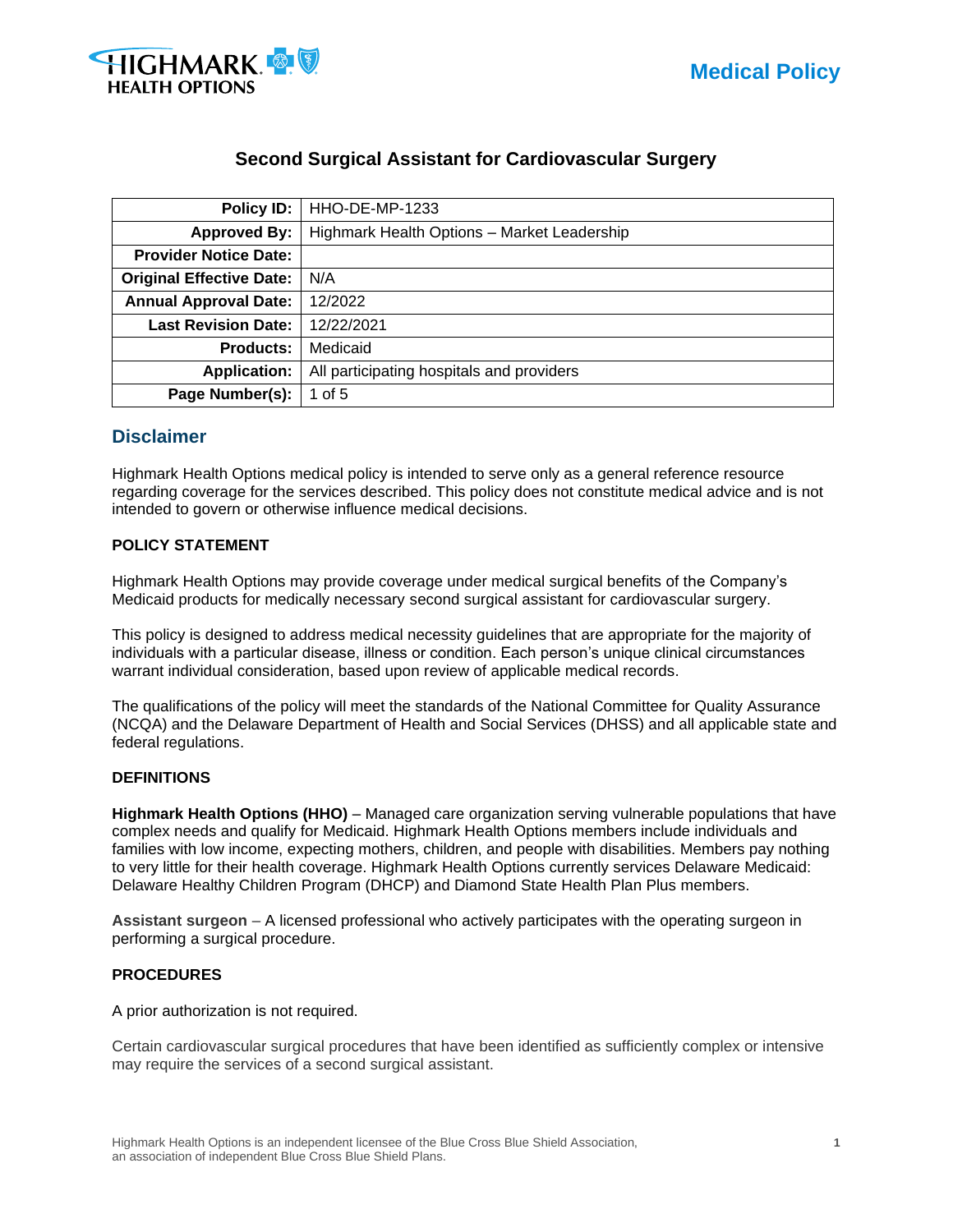

A second assistant surgeon's services during certain cardiovascular procedures may be considered medically necessary when:

- Medical review substantiates medical necessity; and
- ALL assistant surgery eligibility criteria (See Medical Policy Bulletin S-16) have been met:
	- o The operation is a covered surgical procedure; and
	- $\circ$  The operation is of sufficient difficulty and complexity to require an assistant surgeon; and
	- o The assistant surgeon must actively assist in the surgery:
		- To "actively assist" means that the assistant surgeon must assist in the actual performance of the surgical procedure. Also, the assistant surgeon, in the event the surgeon is unable to continue, should be able to complete the surgery; or
- The surgery involves aorto-coronary saphenous vein bypass graft (single or multiple) and replacement of one or more valves with cardiopulmonary bypass.

The services of a second surgical assistant will not be considered medically necessary for any other surgical procedures. Payment of a second assistant surgeon services during certain cardiovascular procedures may be considered medically necessary when:

- Medical review substantiates medical necessity; and
- ALL assistant surgery eligibility criteria (See Medical Policy Bulletin S-16) have been met:
	- o The operation is a covered surgical procedure; and
	- $\circ$  The operation is of sufficient difficulty and complexity to require an assistant surgeon; and
	- o The assistant surgeon must actively assist in the surgery:
		- To "actively assist" means that the assistant surgeon must assist in the actual performance of the surgical procedure. Also, the assistant surgeon, in the event the surgeon is unable to continue, should be able to complete the surgery; or
- The surgery involves aorto-coronary saphenous vein bypass graft (single or multiple) and replacement of one or more valves with cardiopulmonary bypass.

The services of a second surgical assistant will not be considered medically necessary for any other surgical procedures.

## **Post-payment Audit Statement**

The medical record must include documentation that reflects the medical necessity criteria and is subject to audit by Highmark Health Options at any time pursuant to the terms of your provider agreement.

#### **Place of Service: Inpatient**

#### **CODING REQUIREMENTS**

| <b>CPT code</b> | <b>Description</b>                                                     |
|-----------------|------------------------------------------------------------------------|
| 33510           | Coronary artery bypass, vein only; single coronary venous graft.       |
| 33511           | Coronary artery bypass, vein only; two coronary venous grafts.         |
| 33512           | Coronary artery bypass, vein only; three coronary venous grafts.       |
| 33513           | Coronary artery bypass, vein only; four coronary venous grafts.        |
| 33514           | Coronary artery bypass, vein only; five coronary venous grafts.        |
| 33516           | Coronary artery bypass, vein only; six or more coronary venous grafts. |

Highmark Health Options is an independent licensee of the Blue Cross Blue Shield Association, **2** an association of independent Blue Cross Blue Shield Plans.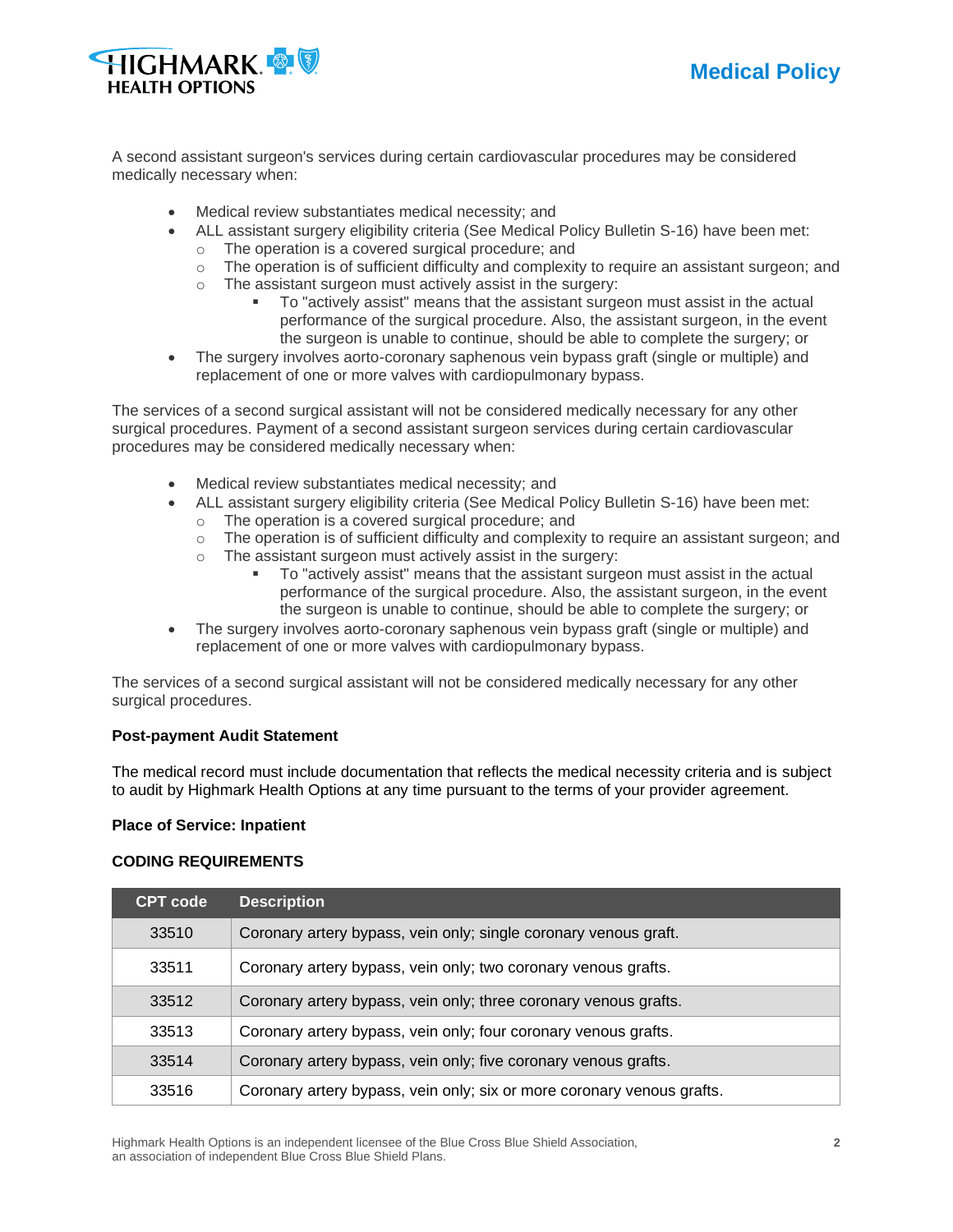

| <b>HIGHMARK &amp; S</b> |  |
|-------------------------|--|
| <b>HEALTH OPTIONS</b>   |  |

| 33517 | Coronary artery bypass, using venous graft(s) and arterial graft(s); single vein graft<br>(list separately in addition to code for primary procedure).                                                                                                                                                                                                                                                                                                                                                                                                                                                                                                                                                          |
|-------|-----------------------------------------------------------------------------------------------------------------------------------------------------------------------------------------------------------------------------------------------------------------------------------------------------------------------------------------------------------------------------------------------------------------------------------------------------------------------------------------------------------------------------------------------------------------------------------------------------------------------------------------------------------------------------------------------------------------|
| 33518 | Coronary artery bypass, using venous graft(s) and arterial graft(s); two venous grafts<br>(list separately in addition to code for primary procedure).                                                                                                                                                                                                                                                                                                                                                                                                                                                                                                                                                          |
| 33519 | Coronary artery bypass, using venous graft(s) and arterial graft(s); three venous<br>grafts (list separately in addition to code for primary procedure).                                                                                                                                                                                                                                                                                                                                                                                                                                                                                                                                                        |
| 33521 | Coronary artery bypass, using venous graft(s) and arterial graft(s); four venous grafts<br>(list separately in addition to code for primary procedure).                                                                                                                                                                                                                                                                                                                                                                                                                                                                                                                                                         |
| 33522 | Coronary artery bypass, using venous graft(s) and arterial graft(s); five venous grafts<br>(list separately in addition to code for primary procedure).                                                                                                                                                                                                                                                                                                                                                                                                                                                                                                                                                         |
| 33523 | Coronary artery bypass, using venous graft(s) and arterial graft(s); six venous grafts<br>(list separately in addition to code for primary procedure).                                                                                                                                                                                                                                                                                                                                                                                                                                                                                                                                                          |
| 33533 | Coronary artery bypass, using arterial graft(s); single arterial graft.                                                                                                                                                                                                                                                                                                                                                                                                                                                                                                                                                                                                                                         |
| 33534 | Coronary artery bypass, using arterial graft(s); two coronary arterial grafts.                                                                                                                                                                                                                                                                                                                                                                                                                                                                                                                                                                                                                                  |
| 33535 | Coronary artery bypass, using arterial graft(s); three coronary arterial grafts.                                                                                                                                                                                                                                                                                                                                                                                                                                                                                                                                                                                                                                |
| 33536 | Coronary artery bypass, using arterial graft(s); four or more coronary arterial grafts.                                                                                                                                                                                                                                                                                                                                                                                                                                                                                                                                                                                                                         |
| 33542 | Myocardial resection (e.g., ventricular aneurysmectomy).                                                                                                                                                                                                                                                                                                                                                                                                                                                                                                                                                                                                                                                        |
| 33858 | Ascending aorta graft, with cardiopulmonary bypass, includes valve suspension,<br>when performed, for aortic dissection.                                                                                                                                                                                                                                                                                                                                                                                                                                                                                                                                                                                        |
| 33859 | Ascending aorta graft, with cardiopulmonary bypass, includes valve suspension,<br>when performed; for aortic disease other than dissection (e.g., aneurysm).                                                                                                                                                                                                                                                                                                                                                                                                                                                                                                                                                    |
| 33863 | Ascending aorta graft, with cardiopulmonary bypass, with aortic root replacement<br>using valved conduit and coronary reconstruction (e.g., Bentall).                                                                                                                                                                                                                                                                                                                                                                                                                                                                                                                                                           |
| 33864 | Ascending aorta graft, with cardiopulmonary bypass, with valve suspension, with<br>coronary reconstruction and valve-sparing aortic root remodeling (e.g., David<br>procedure, Yacoub procedure).                                                                                                                                                                                                                                                                                                                                                                                                                                                                                                               |
| 33871 | Transverse aortic arch graft, with cardiopulmonary bypass, with profound<br>hypothermia, total circulatory arrest and isolated cerebral perfusion with<br>reimplantation of arch vessel(s) (e.g., island pedicle or individual arch vessel<br>reimplantation).                                                                                                                                                                                                                                                                                                                                                                                                                                                  |
| 33875 | Descending thoracic aorta graft, with or without bypass                                                                                                                                                                                                                                                                                                                                                                                                                                                                                                                                                                                                                                                         |
| 34717 | Endovascular repair of iliac artery at the time of aorto-iliac artery endograft placement<br>by deployment of an iliac branched endograft including pre-procedure sizing and<br>device selection, all ipsilateral selective iliac artery catheterization(s), all associated<br>radiological supervision and interpretation, and all endograft extension(s) proximally<br>to the aortic bifurcation and distally in the internal iliac, external iliac, and common<br>femoral artery(ies), and treatment zone angioplasty/stenting, when performed, for<br>rupture or other than rupture (e.g., for aneurysm).                                                                                                   |
| 34718 | Endovascular repair of iliac artery, not associated with placement of an aorto-iliac<br>artery endograft at the same session, by deployment of an iliac branched endograft,<br>including pre-procedure sizing and device selection, all ipsilateral selective iliac artery<br>catheterization(s), all associated radiological supervision and interpretation, and all<br>endograft extension(s) proximally to the aortic bifurcation and distally in the internal<br>iliac, external iliac, and common femoral artery(ies), and treatment zone<br>angioplasty/stenting, when performed, for other than rupture (e.g., aneurysm,<br>pseudoaneurysm, dissection, AV malformation, penetrating ulcer), unilateral. |
| 35081 | Direct repair of aneurysm, pseudoaneurysm, or excision (partial or total) and graft<br>insertion, with or without patch graft; for aneurysm, pseudoaneurysm, and associated<br>occlusive disease, abdominal aorta.                                                                                                                                                                                                                                                                                                                                                                                                                                                                                              |

Highmark Health Options is an independent licensee of the Blue Cross Blue Shield Association, **3** an association of independent Blue Cross Blue Shield Plans.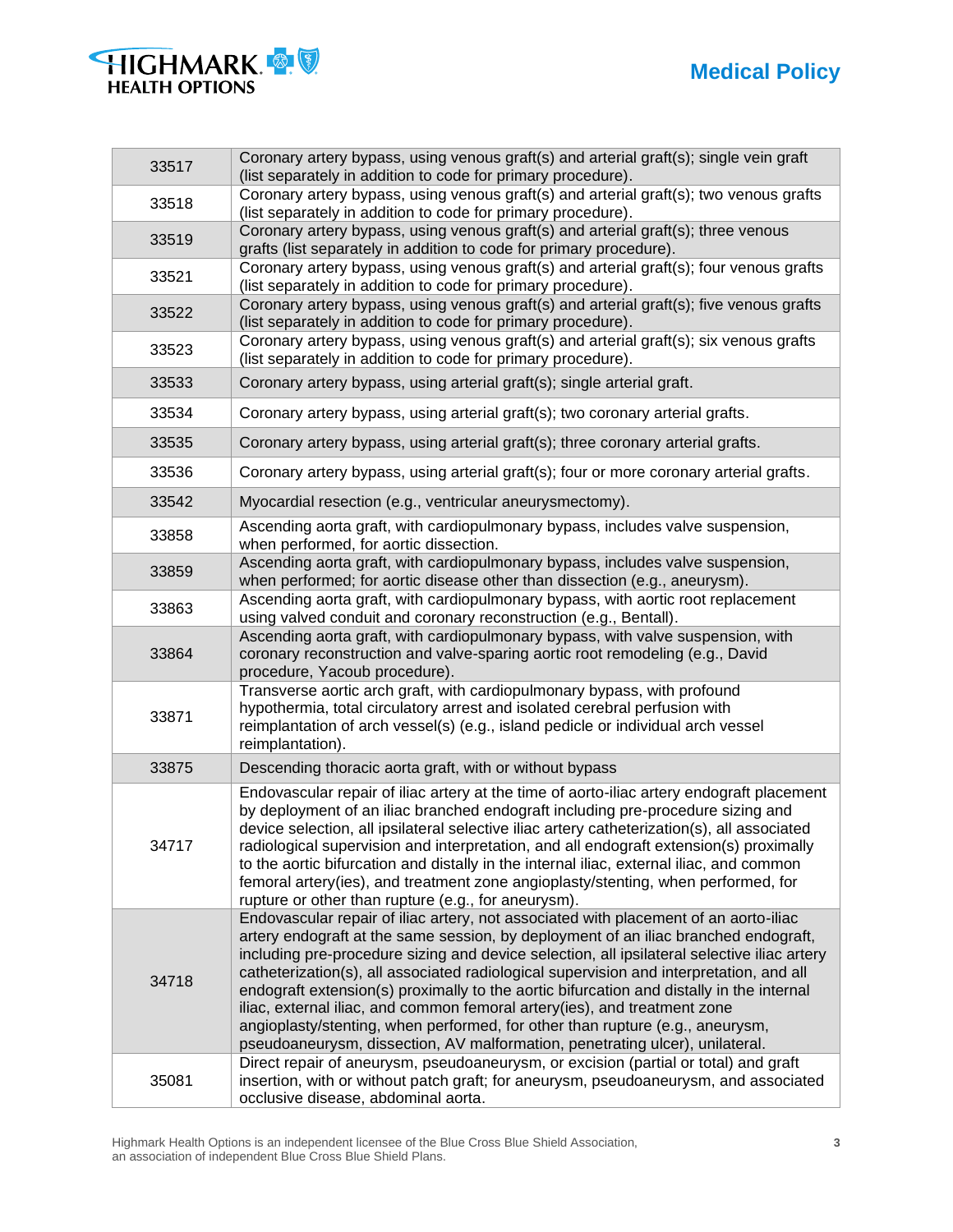# **Medical Policy**



| 35091 | Direct repair of aneurysm, pseudoaneurysm, or excision (partial or total) and graft<br>insertion, with or without patch graft; for aneurysm, pseudoaneurysm, and associated<br>occlusive disease, abdominal aorta involving visceral (mesenteric, celiac, renal).             |
|-------|-------------------------------------------------------------------------------------------------------------------------------------------------------------------------------------------------------------------------------------------------------------------------------|
| 35102 | Direct repair of aneurysm, pseudoaneurysm, or excision (partial or total) and graft<br>insertion, with or without patch graft; for aneurysm, pseudoaneurysm, and associated<br>occlusive disease, abdominal aorta involving iliac vessels (common, hypogastric,<br>external). |
| 35111 | Direct repair of aneurysm, pseudoaneurysm, or excision (partial or total) and graft<br>insertion, with or without patch graft; for aneurysm, pseudoaneurysm, and associated<br>occlusive disease, splenic artery.                                                             |
| 35121 | Direct repair of aneurysm, pseudoaneurysm, or excision (partial or total) and graft<br>insertion, with or without patch graft; for aneurysm, pseudoaneurysm, and associated<br>occlusive disease, hepatic, celiac, renal or mesenteric artery.                                |
| 35131 | Direct repair of aneurysm, pseudoaneurysm, or excision (partial or total) and graft<br>insertion, with or without patch graft; for aneurysm, pseudoaneurysm, and associated<br>occlusive disease, iliac artery (common, hypogastric, external).                               |
| 35141 | Direct repair of aneurysm, pseudoaneurysm, or excision (partial or total) and graft<br>insertion, with or without patch graft; for aneurysm, pseudoaneurysm, and associated<br>occlusive disease, common femoral artery (profunda femoris, superficial femoral).              |
| 35151 | Direct repair of aneurysm, pseudoaneurysm, or excision (partial or total) and graft<br>insertion, with or without patch graft; for aneurysm, pseudoaneurysm, and associated<br>occlusive disease, popliteal artery.                                                           |
| 35201 | Repair blood vessel direct; neck.                                                                                                                                                                                                                                             |
| 35206 | Repair blood vessel direct; upper extremity.                                                                                                                                                                                                                                  |
| 35211 | Repair blood vessel direct; intrathoracic, with bypass.                                                                                                                                                                                                                       |
| 35216 | Repair blood vessel direct; intrathoracic, without bypass.                                                                                                                                                                                                                    |
| 35221 | Repair blood vessel direct; intra-abdominal.                                                                                                                                                                                                                                  |
| 35226 | Repair blood vessel direct; lower extremity.                                                                                                                                                                                                                                  |
| 35231 | Repair blood vessel with vein graft; neck.                                                                                                                                                                                                                                    |
| 35236 | Repair blood vessel with vein graft; upper extremity.                                                                                                                                                                                                                         |
| 35241 | Repair blood vessel with vein graft; intrathoracic, with bypass.                                                                                                                                                                                                              |
| 35246 | Repair blood vessel with vein graft; intrathoracic, without bypass.                                                                                                                                                                                                           |
| 35251 | Repair blood vessel with vein graft; intra-abdominal.                                                                                                                                                                                                                         |
| 35256 | Repair blood vessel with vein graft; lower extremity.                                                                                                                                                                                                                         |
| 35261 | Repair blood vessel with vein graft, other than vein; neck.                                                                                                                                                                                                                   |
| 35266 | Repair blood vessel with vein graft, other than vein; upper extremity.                                                                                                                                                                                                        |
| 35271 | Repair blood vessel with vein graft, other than vein; intrathoracic, with bypass.                                                                                                                                                                                             |
| 35276 | Repair blood vessel with vein graft, other than vein; intrathoracic, without bypass.                                                                                                                                                                                          |
| 35281 | Repair blood vessel with vein graft, other than vein; intra-abdominal.                                                                                                                                                                                                        |
| 35286 | Repair blood vessel with vein graft, other than vein; lower extremity.                                                                                                                                                                                                        |